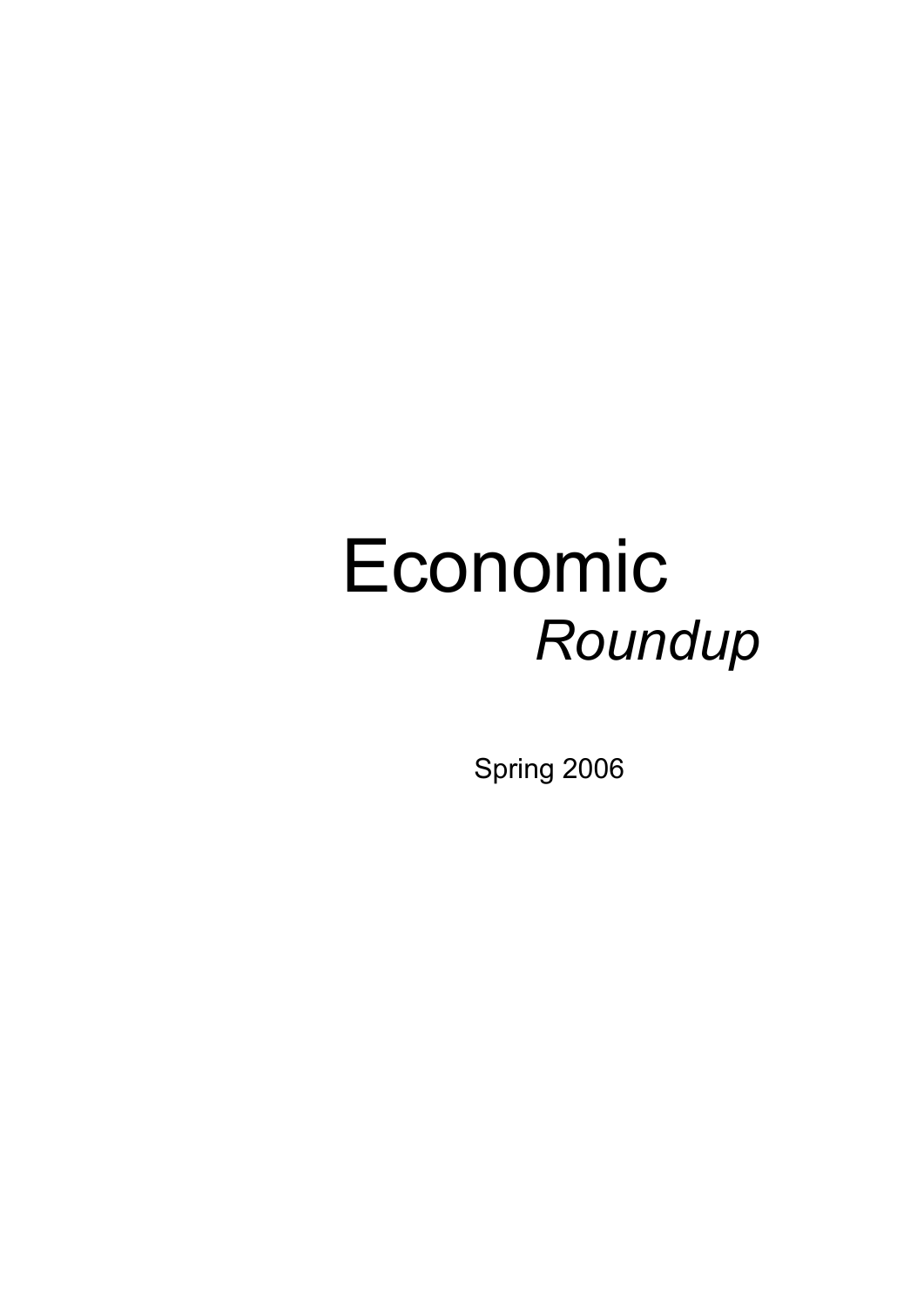© Commonwealth of Australia 2006

ISBN 0 642 74362 2

This work is copyright. Apart from any use as permitted under the *Copyright Act 1968*, no part may be reproduced by any process without prior written permission from the Commonwealth. Requests and inquiries concerning reproduction and rights should be addressed to:

Commonwealth Copyright Administration Attorney-General's Department Robert Garran Offices National Circuit CANBERRA ACT 2600 Or posted at: http://www.ag.gov.au/cca

The views expressed in the Economic Roundup are commentary only, and should not be considered as advice. You should not act in reliance upon the views expressed in the publication, but should seek independent professional advice in relation to these issues and any proposed actions.

The Commonwealth and the authors disclaim responsibility for loss or damage suffered by any person relying, directly or indirectly, on this publication, including in relation to negligence or any other default.

Copies of this publication may be purchased either as an annual subscription or a single issue.

Annual Subscriptions: \$47.30 (including postage and GST).

Rates shown include postage within Australia and surface postage overseas. Annual subscriptions are payable in advance and should be sent to:

 NMM — The Treasury National Mailing and Marketing Pty Ltd PO Box 7077 Canberra BC, ACT 2610

For further information regarding subscriptions, contact Roundup Publications Officer, National Mailing and Marketing Pty Ltd, on 02 6269 1000.

Single Issue: \$19.00. Copies may be purchased through CanPrint Infoservices. Purchase details are as follows:

 CanPrint (Infoservices) Telesales: Toll Free 1300 889 873 CanPrint (Infoservices) Mail Order Sales, PO Box 7456 Canberra MC ACT 2610

A copy of this document appears on the Treasury website: http://www.treasury.gov.au

Printed by CanPrint Communications Pty Limited.